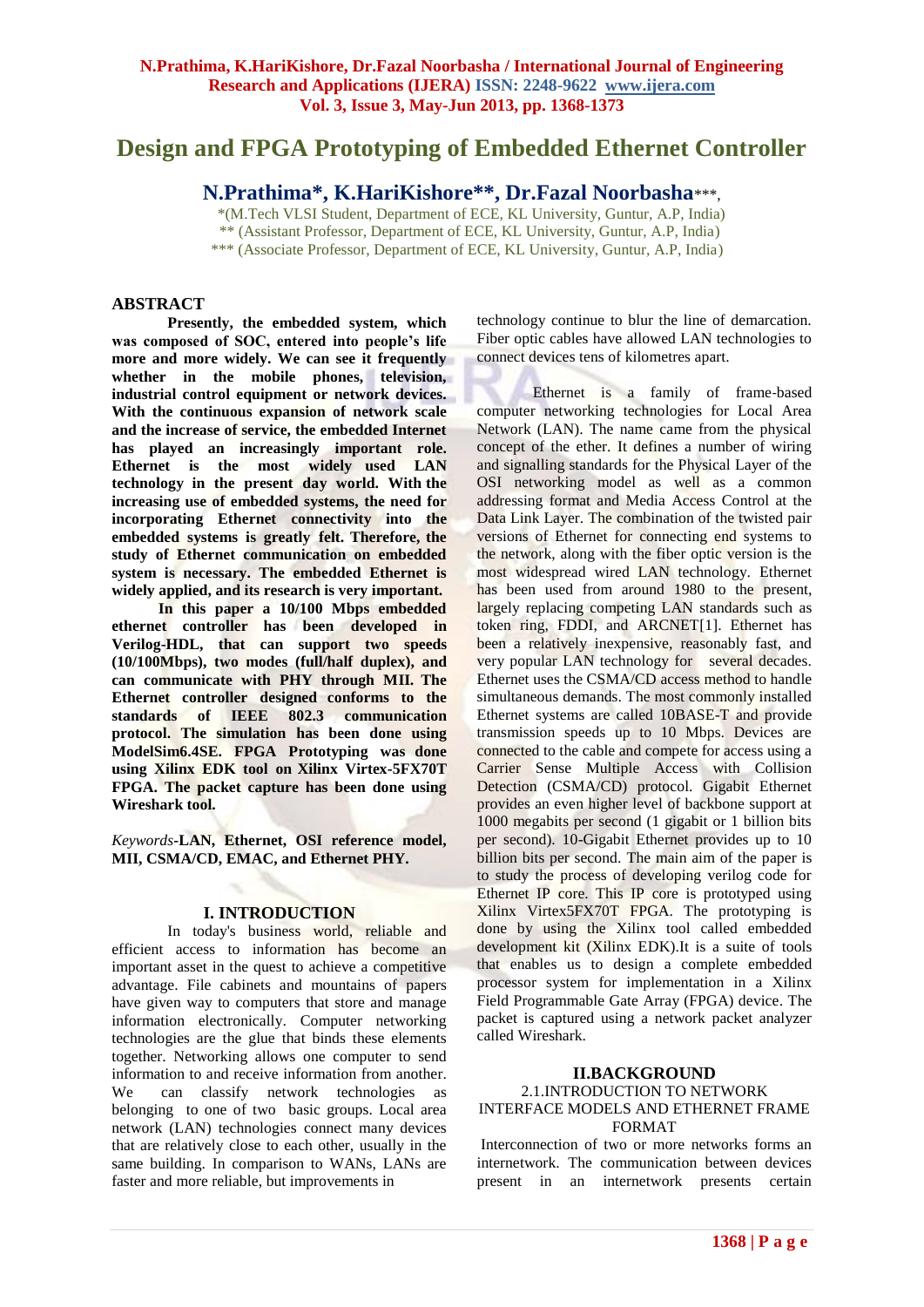challenges. For example, devices manufactured by different manufactures need to follow certain consistent standards to be able to communicate properly. This led to the development of certain reference models. The network models set a standard as to how information is to be sent over a network. The reference models divide the functions of a network into layers. Layers are arranged to be as independent as possible, with a minimum set of information passing between layers. Each layer (n-1) provides a certain set of services to the layer above it (n), shielding the actual implementation details from the above layers. The two most popular reference models are OSI reference model and TCP/IP reference model. The OSI reference model provides standardization for the protocols to be used in different layers. OSI (Open Systems Interconnection) model is called so because it is concerned with the interconnection of systems which are open for communication with other systems. The OSI reference model has seven layers.

Ethernet is concerned with physical and data link layers of OSI model. The physical layer is responsible for converting the data from the form in which it is represented in the data link layer (frame) to the form in which it is transmitted over the physical medium (raw bits)[5]. It provides the hardware required to send and receive data over the physical medium. This hardware includes signal encoders, line drivers, clock synchronizers, etc.,.This layer also defines the electrical, mechanical and timing specifications for these devices that enable transfer of data over the communication channel. These include line impedances, pin voltages, cabling specifications like cabling type, cabling distance, etc. The data link layer is responsible for transfer of data between stations within a network. The main task of the data link layer is to convert the incoming data into frames. The other functions include error control, addressing, control of access to the shared medium and flow control. Each frame contains destination and source addresses which allow identification of the sending and the receiving stations on the network[7].

The data link layer is divided into two sub-layers namely the Media Access Control sub-layer and the Logical Link Control layer. The Logical Link Control sub-layer acts as interface between physical layer and the higher layer protocols. The data link layer is divided into media access control (MAC), logical link control (LLC) and the optional

MAC control sub layer, as shown in Figure 1(a). The optional MAC control sub layer provided a structure with full-duplex flow control<sup>[8]</sup>. The MAC sub layer adapts LLC sub layer to different media access technologies and physical media. And its main functions are assembling or disassembling data and

the managing of media attaching. The former includes the combining of the frame before sending and the error detection during receiving or after having received. The latter includes the media distribution (i.e. collision avoidance) and competition processing (i.e. conflict processing)[3].



model Figure1: OSI reference model and ethernet frame format.

The Ethernet data frame format is shown in Figure 1(b).The preamble is used for synchronization while sending and receiving data, which includes seven bytes of 10101010.The start frame delimiter (SFD, 10101011) indicates the beginning of a frame. The least significant bit (LSB) of the destination address in destination/source address is used to determine unicast  $(0)$  or multicast  $(1)$ . The length/type specifies the length or transmission type of data to be transmitted and received. These data is provided by the upper layer protocol. The PAD is used to ensure that the length of frame is at least 64 bytes. By calculating the CRC [4] of destination/source address, length/type, the data to be transmitted and received and the filling bits, we can get the value of the frame check sequence (FCS)[2].

# 2.2ETHERNETMEDIA ACCESS CONTROLLER

Ethernet protocol is concerned with bottom two layers of the OSI reference model. They are the Data link layer and the physical layer. The Data Link Layer is divided into two sub-layers. They are:

- 1. Logical Link Control layer and
- 2. Media Access Control sub-layer.

The main functions of the logical link control layer are flow control and multiplexing the protocols transmitted over the Media access control sub-layer while transmitting and decoding them while receiving[3]. Ethernet Media access controller implements the functions of the Media access control sub layer. The functions of the physical and data link layers have been illustrated in Figure2.

The functions of an Ethernet MAC (Media access control) can be summarised as follows:

- a) Channel access control
- b) Framing
- c) Error detection
- d) Addressing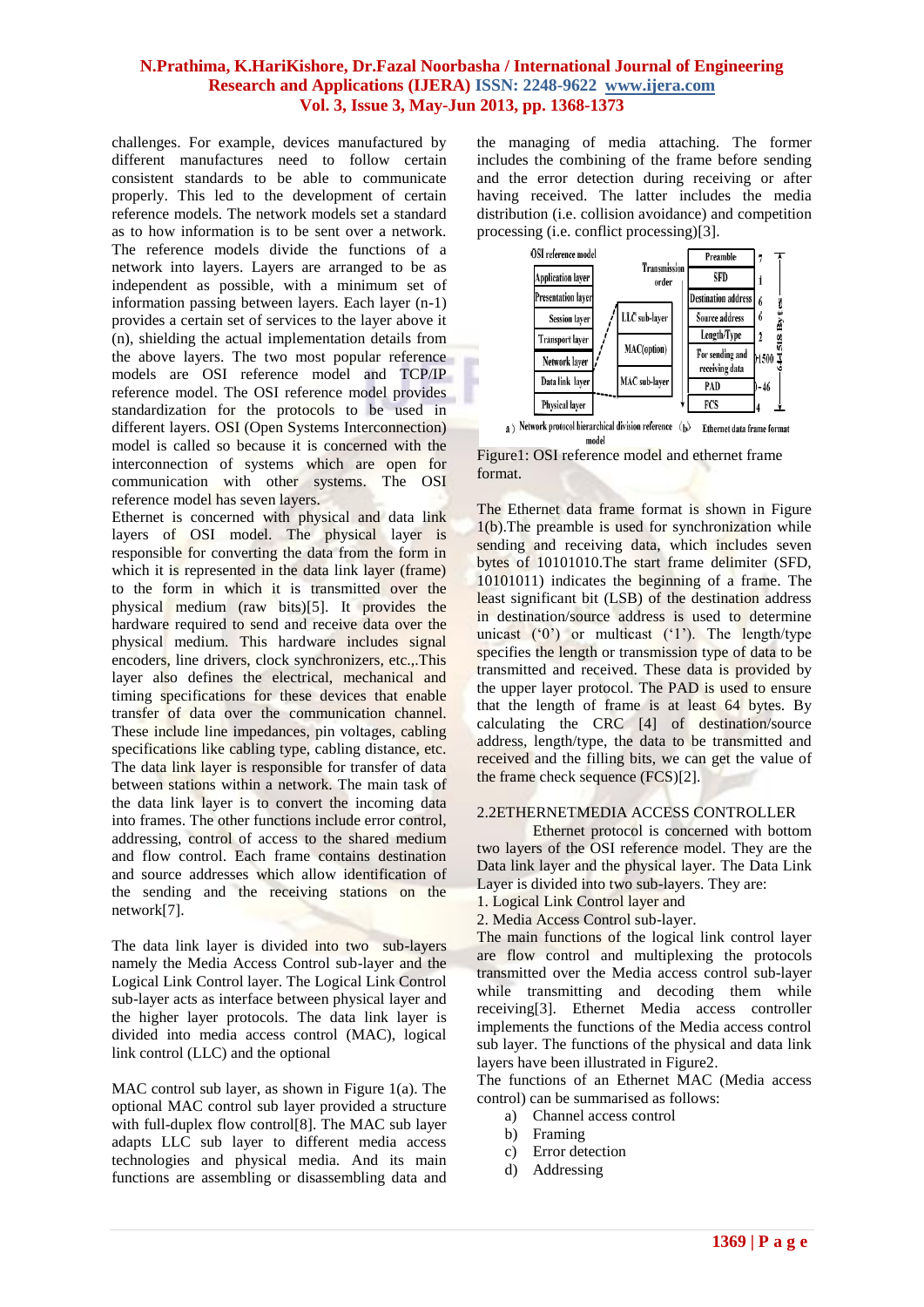## e) IFG implementation



## 2.3 CARRIER SENSE MULTIPLE ACCESS/COLLISION DETECTION PROTOCOL

CSMA/CD (Carrier Sense Multiple Access with Collision Detection) protocol. In this paper, CSMA/CD protocol has been used to implement Half-Duplex transmission. This protocol provides an effective way for multiple nodes to access a shared medium. According to this protocol, every node on the network has equal access to the channel[5]. A node (station) which wants to transmit a frame has to first sense the channel to check if another node is transmitting (carrier sense). If the channel is idle, then the node will broadcast after waiting for an interframe gap of 96 bit times. A collision may still occur due to the channel propagation delay (i.e., two nodes may not hear each other's transmission). In this case, the node has to detect if is message was destroyed (collision detection). The node then

sends a jam signal for 512 bit times to intimate to the stations on the network that a collision has occurred. The station then waits for a random amount of time called the back off period before attempting to transmit again. The CSMA/CD protocol follows a binary exponential back off strategy. This means that if a collision has occurred n times, (i.e., if n attempts have been made by a node to transmit) then, the node chooses a random number k from the set  $\{0, 1, 2...$ (2n-1)}. The node waits for a time equal to the product k\*512 bit times before it attempts to transmit again. The bit time is 0.1 µsec for 10Mbps Ethernet and 0.01 µsec for 100Mbps Ethernet. The maximum value of k is 1024. If the node does not sense any collision throughout the duration of its frame propagation, then the node is done with its frame transmission[6].

#### 2.4 MEDIA INDEPENDENT INTERFACE (MII)

Media Independent Interface (MII) is a<br>interface used to connect a standard interface used to connect a Ethernet(10/100Mb/s) MAC to a PHY chip. Media

independent means that different types of PHY devices can be connected to different media (i.e. twisted pair, copper, fiber optic.) without replacing or redesigning the MAC hardware. Any MAC may be used with any PHY, independent of the transmission media since the MII bus which is standardized as IEEE 802.3u connects different types of PHYs to Media Access Controllers.MII bus transfers data using 4-bit words(i.e..nibble (i.e. 4 transmit data bits ,4 receive data bits) in each direction[9].

## 2.5 ETHERNET PHY

PHY is the physical interface transceiver which is often called as Phyceiver operates at physical layer of the OSI network model. The IEEE 802.3 standard defines the Ethernet PHY. It complies with IEEE 802.3 specifications for both 10BaseT and 100BaseTX. PHY connects a link layer device which is often called as a Media Access Control or MAC address to the physical medium. PHY chip provides physical and analog signal access to the link, which is commonly found on Ethernet devices[10]. A PHY device includes Physical Coding Sub layer (PCS), Physical Medium Attachment (PMA) and Physical Medium Dependent (PMD) layer. The data that is being transmitted and received is encoded and decoded by Physical Coding Sub layer. The main functionality of PHY is to handle how the data is actually moved to/from the wire. The PHY provides either 10 or 100-Mbps operation and can be a set of integrated circuits (or a daughter board) on an Ethernet port, or an external device supplied with a Medium Independent Interface (MII) cable that plugs into an MII port on a100BaseT device (similar to a 10-Mbps Ethernet transceiver). It contains all the active circuitry required to implement the physical layer functions to transmit and receive data on standard CAT 3 and 5 unshielded twisted pair.

## **III.ARCHITECTURE OF 10/100 EMBEDDEDETHERNET CONTROLLER**

The controller is mainly composed of transmit module, receive module, dual port RAM,CRC generator and checker module, fifo, transmit and receive control logic.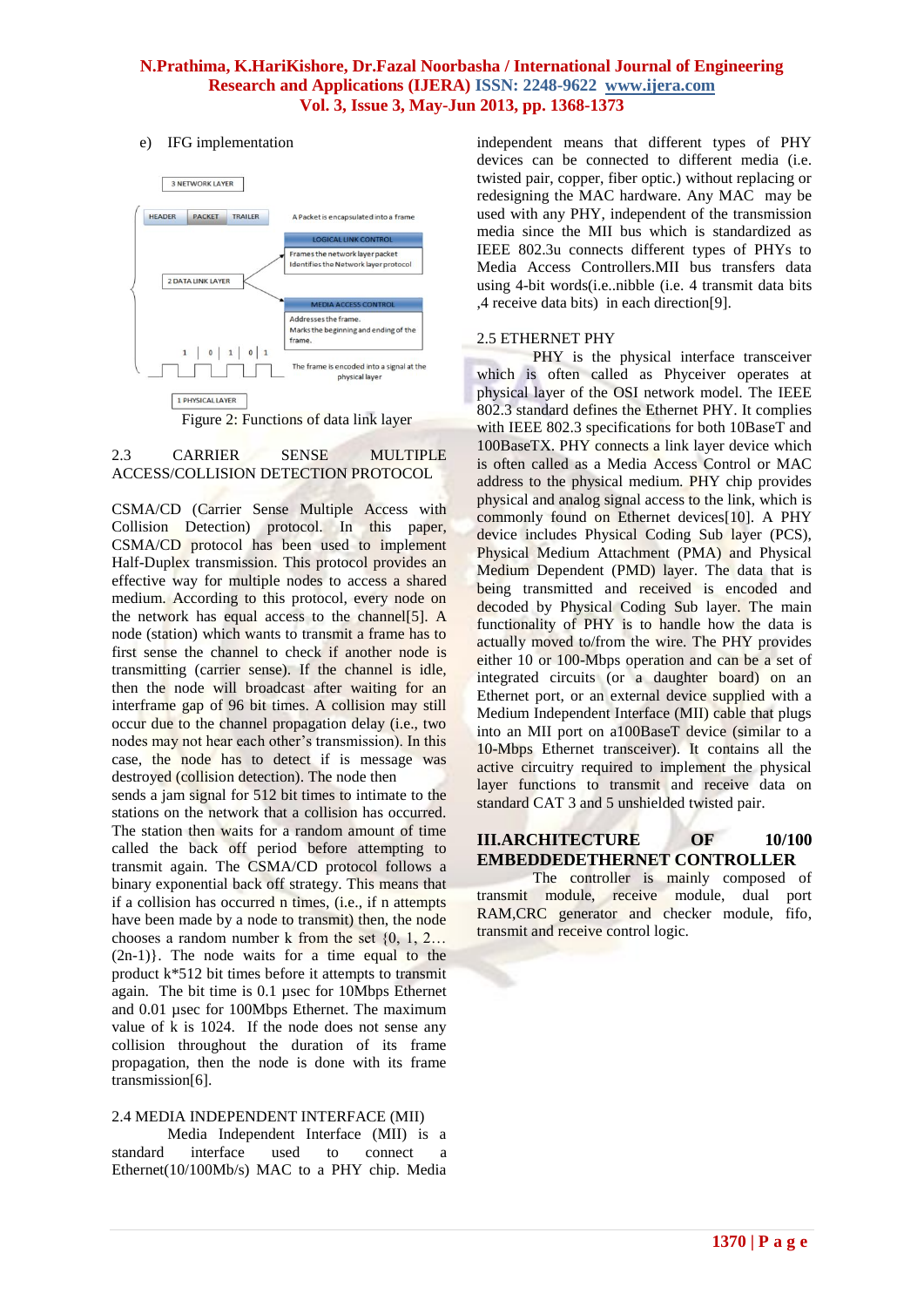

Figure3:Architecture of Ethernet controller

(Solid line: Architecture of full duplex ethernet controller Solid+dotted line: Architecture of half duplex ethernet controller)

#### 1.TRANSMIT

The Ethernet transmitter receives a 32-bit input data from the processor through PLB interface. This 32-bit data is given as input to dual port RAM which is asynchronous since the write and read operations are controlled by different clocks. Fast ethernet supports nibble wise transmission. The 4-bit output is given to crc generator module which performs crc computation using 32-bit crc polynomial. Then crc output, 4-bit output from dpram , prm and sfd all are routed to mux. The multiplexer routes the incoming data to the output of the Ethernet transmitter based on the select input received from the Transmit control state machine.

#### 2.RECEIVE

As long as the Phy dy is high , the data is received and crc is computed. If the checksum value of both matches, then the packet passes else the packet gets discarded.







Figure 5: half duplex transmit flow

## **IV. SIMULATION RESULTS**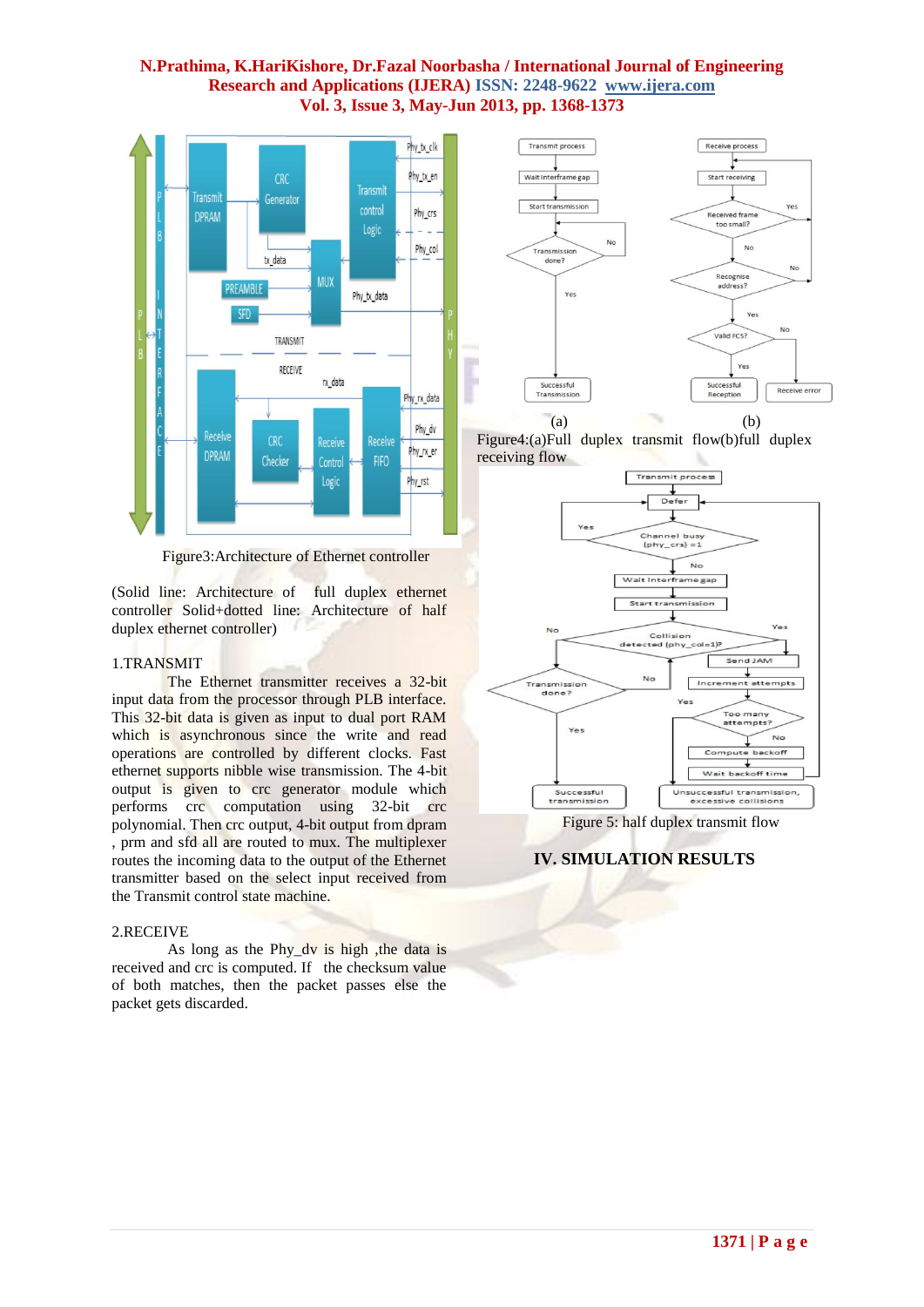

Figure 6:full duplex waveform

| Filter: |      |                       |                                                                           |                                                                                                                               |             | * Expression Clear Apply                                                                              |
|---------|------|-----------------------|---------------------------------------------------------------------------|-------------------------------------------------------------------------------------------------------------------------------|-------------|-------------------------------------------------------------------------------------------------------|
| No.     | Time |                       | Source                                                                    | Declination                                                                                                                   | Protocol    | Info                                                                                                  |
|         |      |                       | 28 130.159810 Matsushi 19:68:f6                                           | <b>Broadcast</b>                                                                                                              | ARP         | Who has 10.5.3.1? Tell 10.5.3.17                                                                      |
|         |      |                       | 29 133.175121 Matsushi 19:68:f6                                           | Broadcast                                                                                                                     | ARP         | who has 10.5.3.1? Tell 10.5.3.17                                                                      |
|         |      |                       | 30 133, 693346 10, 5, 3, 17                                               | 255.255.255.255                                                                                                               | UDP         | Source port: iad1 Destination port: sentinelsrm                                                       |
|         |      |                       | 31 133, 925312 10, 5, 3, 17                                               | 10.5.3.255                                                                                                                    |             | BROWSEFLOCal Master Announcement HELINANB3, Workstation, Server, SOL                                  |
|         |      |                       | 32 137, 706865 10, 5, 3, 17                                               | 10.5.3.255                                                                                                                    | UDP         | Source port: iad1 Destination port: sentinelsrm                                                       |
|         |      |                       | 33 139.081676 Matsushi 19:68:f6                                           | Broadcast                                                                                                                     | ARP         | who has 10.5.3.1? Tell 10.5.3.17                                                                      |
|         |      |                       | 34 152.011848 SpaceExp_34:56:78                                           | Matsushi 19:68:F6                                                                                                             | 0xfffff     | Ethernet II                                                                                           |
|         |      |                       | 35 153, 014452 10, 5, 3, 17                                               | 10.5.3.255                                                                                                                    | <b>NBNS</b> | Name query NB WPAD.<00>                                                                               |
|         |      |                       | 36 153, 754280 10, 5, 3, 17                                               | 10.5.3.255                                                                                                                    | <b>NBNS</b> | Name query NB WPAD.<00>                                                                               |
|         |      |                       | 37 154, 504295 10, 5, 3, 17                                               | 10.5.3.255                                                                                                                    | <b>NBNS</b> | Name query NB WPAD.<00>                                                                               |
|         |      |                       | 38 158, 068312 10, 5, 3, 17                                               | 10.5.3.255                                                                                                                    | <b>NBNS</b> | Name query NB WPAD.<00>                                                                               |
|         |      |                       | 39 158, 817194 10, 5, 3, 17                                               | 10.5.3.255                                                                                                                    | <b>NBNS</b> | Name query NB WPAD.<00>                                                                               |
|         |      |                       | 40 159, 567023 10, 5, 3, 17                                               | 10.5.3.255                                                                                                                    | <b>NBNS</b> | Name query NB WPAD.<00>                                                                               |
|         |      |                       | 41 162, 093851 10, 5, 3, 17                                               | 10.5.3.255                                                                                                                    | <b>NBNS</b> | Name query NB WPAD.<00>                                                                               |
|         |      |                       | 42 162, 833014 10, 5, 3, 17                                               | 10.5.3.255                                                                                                                    | <b>NBNS</b> | Name query NB WPAD.<00>                                                                               |
|         |      |                       |                                                                           |                                                                                                                               |             |                                                                                                       |
|         |      | $\pm$ Data (46 bytes) | # Source: SpaceExo_34:56:78 (00:26:12:34:56:78)<br>Type: Unknown (Oxffff) | # Frame 34: 60 bytes on wire (480 bits), 60 bytes captured (480 bits)<br># Destination: Matsushi 19:68:f6 (00:1b:d3:19:68:f6) |             | B Ethernet II. Src: SpaceExp.34:56:78 (00:26:12:34:56:78), Dst: Matsush1.19:68:f6 (00:1b:d3:19:68:f6) |

Figure 7:Transmitted packet captured in wireshark

|         |                                            |                                                                                                                      | A Marvell Gigabit Ethernet Controller (Microsoft's Packet Scheduler) - Wireshark |             |                                                                                                | $ \mathbb{F}$ $\mathbb{X}$ |
|---------|--------------------------------------------|----------------------------------------------------------------------------------------------------------------------|----------------------------------------------------------------------------------|-------------|------------------------------------------------------------------------------------------------|----------------------------|
|         |                                            | Hie Edt Yew Go Capture Analyze Statistics Telephony Looks Help                                                       |                                                                                  |             |                                                                                                |                            |
|         |                                            |                                                                                                                      |                                                                                  |             | <b>LAKE EDXCA + + 0 3 4 EE QQQD KBRX B</b>                                                     |                            |
| Filter: |                                            |                                                                                                                      |                                                                                  |             | Expression Clear Apply                                                                         |                            |
| No.     | Time                                       | Sturce                                                                                                               | Dechation                                                                        | Pentocol    | rfo.                                                                                           |                            |
|         | $10.000000$ $10.5.3.17$                    |                                                                                                                      | 255.255.255.255                                                                  | <b>LDP</b>  | Source port: iadl Destination port: sentinelsrm                                                |                            |
|         | 2 4:013517 10:5:3:17                       |                                                                                                                      | 10.5.3.255                                                                       | LDP.        | Source port: iad! bestination port: sentinelsrm                                                |                            |
|         |                                            | 3 18.867039 SpaceExp_34:56:78                                                                                        | Matsushi_19:68:f6                                                                |             | Oxffff Ethernet II                                                                             |                            |
|         | <b>I SENDENTAL LOTS IS FOR</b>             |                                                                                                                      | 255725572557255                                                                  | <b>LOP</b>  | source port: ladL Destination port: sentinelsrm                                                |                            |
|         | 1:42-140006-10-5-3-87                      |                                                                                                                      | 10.5.3.255                                                                       | <b>LDP</b>  | Source port: fadl Destination port: sentinelsrm                                                |                            |
|         | 6 42.612607 10.5.3.17                      |                                                                                                                      | 10.5.3.255                                                                       | <b>NRNS</b> | Name query NB GOOGLE, COM <co></co>                                                            |                            |
|         | 7.43.358998.10.5.3.17                      |                                                                                                                      | 10.5.3.255                                                                       | NBNS        | Name query NB GOOGLE, COM <co></co>                                                            |                            |
|         | 8 44, 109146 10.5.3.17                     |                                                                                                                      | 10.5.3.255                                                                       | <b>NBNS</b> | Name query NB GOOGLE, COM <co></co>                                                            |                            |
|         |                                            | 9 53.925651 Matsushi 19:68:f6                                                                                        | Broadcast                                                                        | ARP.        | who has 10.5.3.34? Tell 10.5.3.17                                                              |                            |
|         | 10 54, 863012 10.5.3.17                    |                                                                                                                      | 10.5.3.255                                                                       | <b>NBNS</b> | Mame query NB BING, COM<00>                                                                    |                            |
|         | 11 55.609745 10.5.3.17                     |                                                                                                                      | 10.5.3.255                                                                       | <b>NBNS</b> | Name query NB BING.COM<00>                                                                     |                            |
|         | 12 56, 359790 10.5.3.17                    |                                                                                                                      | 10.5.3.255                                                                       | NBNS        | wame query NB BING.COM<00>                                                                     |                            |
|         | 13 67.113796 10.5.3.17                     |                                                                                                                      | 10.5.3.255                                                                       | <b>NBNS</b> | Name query NB YAHOO, CON<00>                                                                   |                            |
|         | 14 67, 860386 10.5.3.17                    |                                                                                                                      | 10.5.3.255                                                                       | NBNS        | Name query NB YAHOO.CON <do></do>                                                              |                            |
|         | 15 68.610371 10.5.3.17                     |                                                                                                                      | 10.5.3.255                                                                       | NBNS        | Name query NB YAHOO.CON <dd></dd>                                                              |                            |
|         | a bermana menganjukan pemerintahan pertama |                                                                                                                      |                                                                                  |             |                                                                                                |                            |
|         |                                            |                                                                                                                      |                                                                                  |             |                                                                                                | E                          |
|         |                                            |                                                                                                                      | # Frame 4: 82 bytes on wire (656 bits), 82 bytes captured (656 bits)             |             |                                                                                                |                            |
|         |                                            |                                                                                                                      |                                                                                  |             | Ethernet II. Src: Matsushi 19:68:f6 (00:1b:d3:19:68:f6), Dst; Broadcast (ff:ff:ff:ff:ff:ff:ff) |                            |
|         |                                            | @ Destination: Broadcast (ff:ff:ff:ff:ff:ff:ff                                                                       |                                                                                  |             |                                                                                                |                            |
|         |                                            | B Scurce: Matsushi 19:68:f6 (00:1b:d3:19:68:f6)                                                                      |                                                                                  |             |                                                                                                |                            |
|         | Type: IP (0x0800)                          |                                                                                                                      |                                                                                  |             |                                                                                                |                            |
|         |                                            |                                                                                                                      |                                                                                  |             | # Internet Protocol, Src: 10.5.3.17 (10.5.3.17). Dst: 255.255.255.255 (255.255.255.255)        |                            |
|         |                                            |                                                                                                                      | * User Datagram Protocol, Src Port: iadl (1030), Dat Port: sentinelsrm (1947)    |             |                                                                                                |                            |
|         | + Data (40 bytes)                          |                                                                                                                      |                                                                                  |             |                                                                                                |                            |
|         |                                            |                                                                                                                      |                                                                                  |             |                                                                                                |                            |
| 0000    | FF FF                                      | 001h                                                                                                                 | c3 19 68 f6 08 00 45 00                                                          |             |                                                                                                |                            |
| 0010    |                                            |                                                                                                                      | 11 ff ff                                                                         | .           | $\ldots$ $n_{n+1}$ E.<br>.D. (f                                                                |                            |
| 0020    | 22 14<br>$^{05}_{04}$<br>$rac{2e}{06}$     | $\frac{28}{22}$ $\frac{66}{48}$<br>$\begin{array}{c} 80 & 11 \\ 00 & 30 \end{array}$<br>$^{00}_{07}$<br>$^{00}_{90}$ | $^{01}_{58}$ $^{05}_{38}$<br>$\frac{03}{79}$<br>5a<br>54 31                      |             | $0$ . $×8y2T$                                                                                  |                            |
|         |                                            | 51 47 41 41 42 49 52 51                                                                                              | 78 4a 54 6b 46 4f 51 6a<br>4a 54 61 56 74 48 6a 71                               |             |                                                                                                |                            |

# Figure8:Received packet captured in Wireshark



Figure 9:half duplex waveform

# **V. CONCLUSION**

This paper simply focuses on the application or simulation of Ethernet MAC IP (Intelligence Property) and it provides a design method of 10/100 Mbps Ethernet controller based on embedded. Through software simulation and hardware verification, the design of the Ethernet controller is effective and it can be applied in the embedded network systems. Since the embedded Gigabits Ethernet has been not widely applied at present, studying the Gigabits Ethernet controller should be the next step.

### **VI. FUTURE WORK**

Traditionally TCP/IP is implemented in software and executed on a processor. With the advent of higher bandwidth networks this has become a major bottleneck in data transfer as the processor must spend more of its time handling incoming frames rather than running user algorithms. This